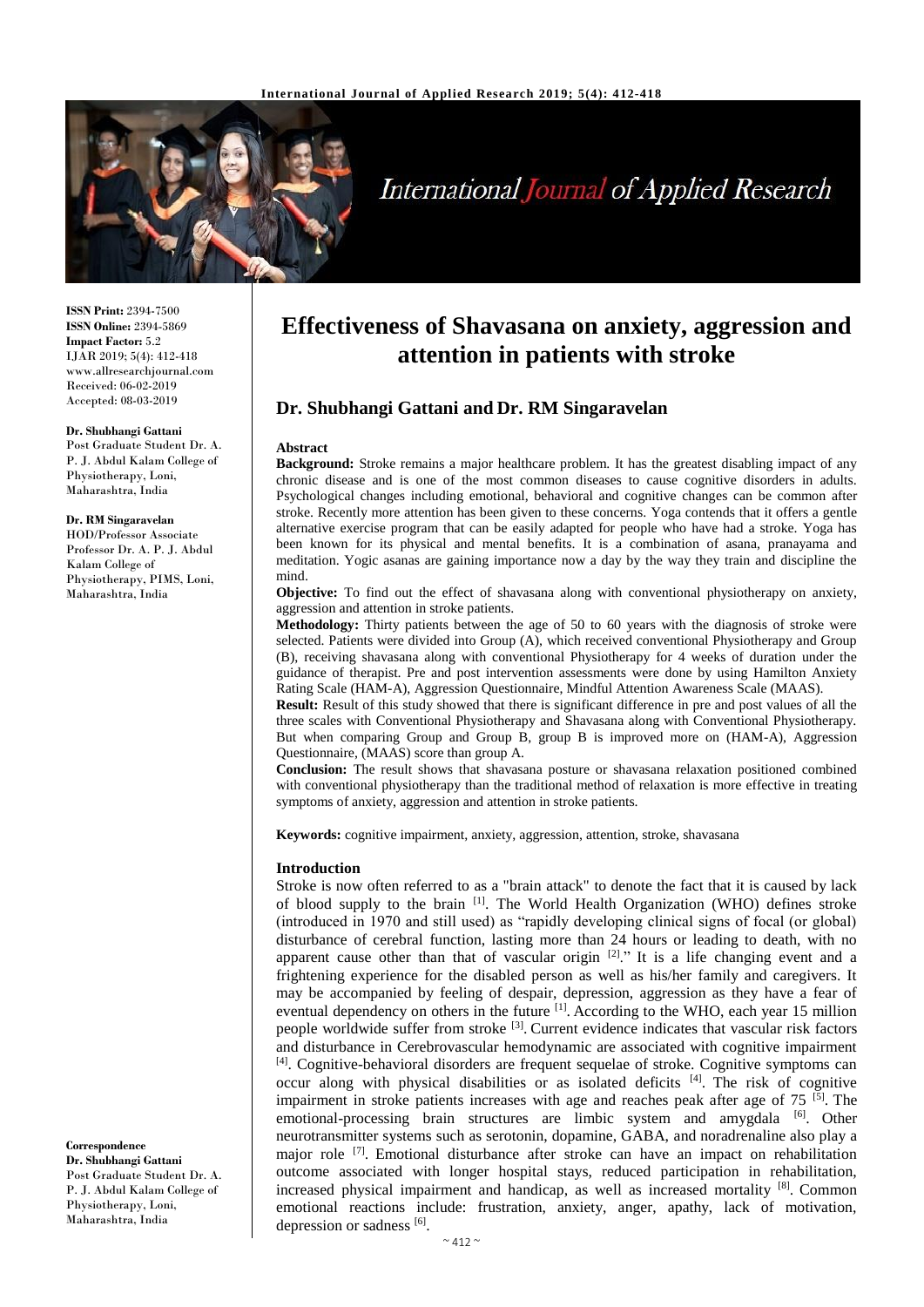The majority of people who have had a stroke plateau in neurological and functional recovery and are not expected to make improvements more than 5 months after the stroke. Common conventional therapy focused more on physical aspects. Yoga therapy offers an alternative approach to conventional exercise training. Yoga is one of India's oldest and most extensive psycho spiritual traditions. It has evolved over 5,000 years to encompass a vast body of moral and ethical precepts, mental attitudes, and physical practices [9]. The use of yoga for health purposes can be understood through a biopsychosocial model. This model focuses on the physiology, psychology and environment of an individual to understand how social and psychological factors interact with biology to influence pain, illness and health  $[10]$ . Yoga practices enhance the activity of brain and reduce cortisol levels. These physical and chemical changes can help reduce anxiety. Yoga therapy modifies the central nervous system function and therefore reduces sympathetic activities and causes neuromuscular relaxation [11], among various yoga asanas shavasana helps in relaxation. Shavasana is also known as corpse posture. Shavasana decreases heart rate, blood pressure, muscle tension and general levels of anxiety. It also brings the body, mind, and spirit into balance  $[12]$ . Yoga promotes relaxation in the practitioners but at the same time helps them in increasing their attention and other cognitive abilities [13]. Shavasana is known for its ability to reduce stress and promote a calm relaxed state helping to control and prevent cardiovascular disease. Shavasana is a pose of total relaxation of both body and mind helping psychosomatic relaxation [14].

#### **2. Methodology**

Thirty participants diagnosed with stroke during a twelve months period, were randomly divided into two groups (Group A and Group B) of fifteen participants each. The study variables like Anxiety, Aggression and Attention were assessed with the Hamilton Anxiety Rating Scale, Aggression Questionnaire, and Mindful Attention Awareness Scale. After allocation, Group A received conventional physiotherapy treatment as follows: The patient were comfortably made to sit or laid down on a couch with the therapist standing on affected side. Cueing (verbal, motor) was used to direct the movement. Physical exercises for upper limb and lower limb involves Proprioceptive Neuromucular Facilitation (PNF), resisted exercises with weight cuff / therbands, stretching. For improving postural control and functional mobility strategies like rolling, supine to sit, sit to supine, sit to stand, standing, bridging, transfers, walking were done and mat activities such as prone on elbow, prone on hand, quadripod were given.



**Group 1:** B received Shavasana as follows. Lie down on your back with feets about 18 inches apart and allow them to fall out to the sides. Place your hands about a foot away from torso palm facing upward. Allow the eyes to close and feel completely relaxed. Slowly inhale and exhale while releasing the tension. Hold this position for twenty minutes.

#### **Results and Discussion**

| <b>Table 1:</b> Age Distribution |                     |                   |  |  |  |  |  |  |
|----------------------------------|---------------------|-------------------|--|--|--|--|--|--|
| <b>Groups</b>                    | Mean (Age In Years) | Sd (Age In Years) |  |  |  |  |  |  |
| Group A                          | 56.6                | 3.942             |  |  |  |  |  |  |
| Group B                          | 56.5                | 3.270             |  |  |  |  |  |  |
|                                  |                     |                   |  |  |  |  |  |  |



**Graph 1.1:** Mean of age in group A and group B

The average age of Group A (conventional physiotherapy) was  $56.6 +$  3.942 years and in Group B (conventional physiotherapy with shavasana) was 56.5+\_ 3.270 years.

### **1.2 Comparison of male and female ratio in percentage in both the groups**

| Table 1.2: Male and Female Ratio in percentage |
|------------------------------------------------|
|------------------------------------------------|

| Groups  | <b>Male</b> | Percentage   Female   Percentage |       |
|---------|-------------|----------------------------------|-------|
| Group A |             | 60%                              | 40%   |
| Group B | 10          | 66%                              | 33.3% |



**Graph 1.2:** Percentage of Male and Female in the groups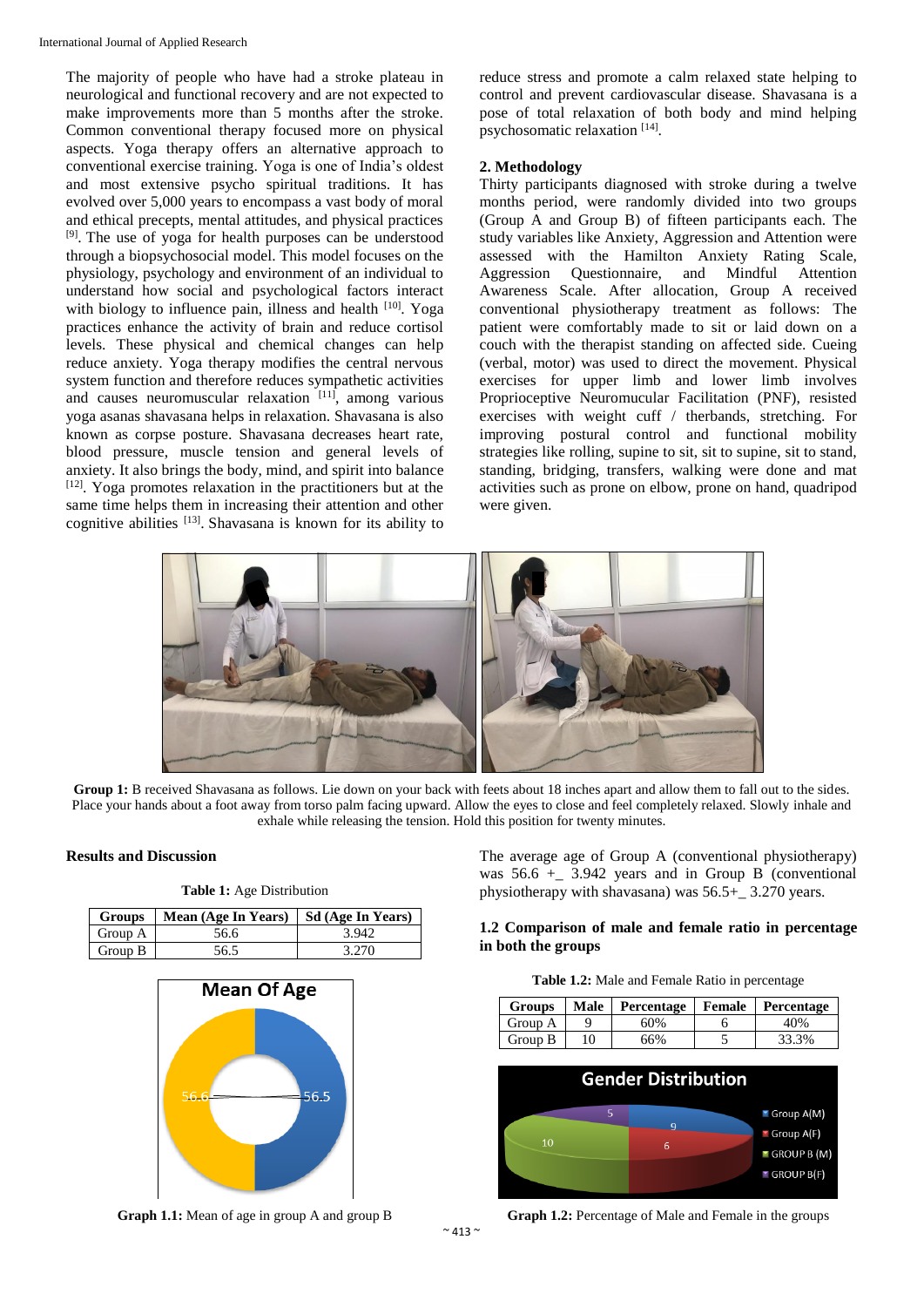There were 9 (60%) male and 6 (40%) female in group A receiving Conventional physiotherapy treatment. There were  $10(66%)$  male and 5 (33.3%) female in group B receiving Conventional physiotherapy treatment with shavasana. The

duration of treatment in both the groups was for 4 weeks.

#### **1.3 Comparison of Pre-Intervention and Post-Intervention HAM-A score in both the Groups**

| Groups  | <b>Intervention</b> | Mean  | <b>SD</b> | 't' value | P' value | <b>Result</b>                |
|---------|---------------------|-------|-----------|-----------|----------|------------------------------|
| Group A | Pre                 | 20.06 | 2.314     | 11.722    | < 0.0001 | <b>Extremely Significant</b> |
|         | <b>POST</b>         | 13.06 | 4.317     |           |          |                              |
| Group B | Pre                 | 20.73 | 2.604     |           |          |                              |
|         | <b>POST</b>         | 10.2  | 2.783     | 14.197    | < 0.0001 | <b>Extremely Significant</b> |





**Graph 1.3:** Comparison of Pre-Post HAM-A score in both the Groups

Comparision of pre and post Hamilton Anxiety Rating Scale in group A and B by using paired t test in which 'p' values for group A is <0.0001 and 't' value is 11.722, is considered extremely significant and for Group B 'p' value is <0.0001, 't' value is 14.197 which is extremely significant.

## **1.4 Comparison of Post- Intervention HAM-A score in both the Groups**

| 2.98<br>Group A<br>Ham-A<br>0.0059   Very Significant<br>2.977<br>Group B 10.533 3.543 | <b>Scale</b> | <b>Groups</b> | <b>Mean</b> | SD. | $\vert$ t value $\vert$ p value | <b>Results</b> |
|----------------------------------------------------------------------------------------|--------------|---------------|-------------|-----|---------------------------------|----------------|
|                                                                                        |              |               |             |     |                                 |                |
|                                                                                        |              |               |             |     |                                 |                |

**Table 1.4:** HAM-A score of patients



**Graph 1.4:** Comparison of post-intervention score between group A and Group B

Comparision of post Hamilton Anxiety Rating Scale in group A and B by using unpaired t test in which 'p' values for group A is <0.0059 and 't' value is 2.977, is considered very significant.

**1.5 Comparison of Pre-Intervention and Post-Intervention Aggression Questionnaire score in group A:**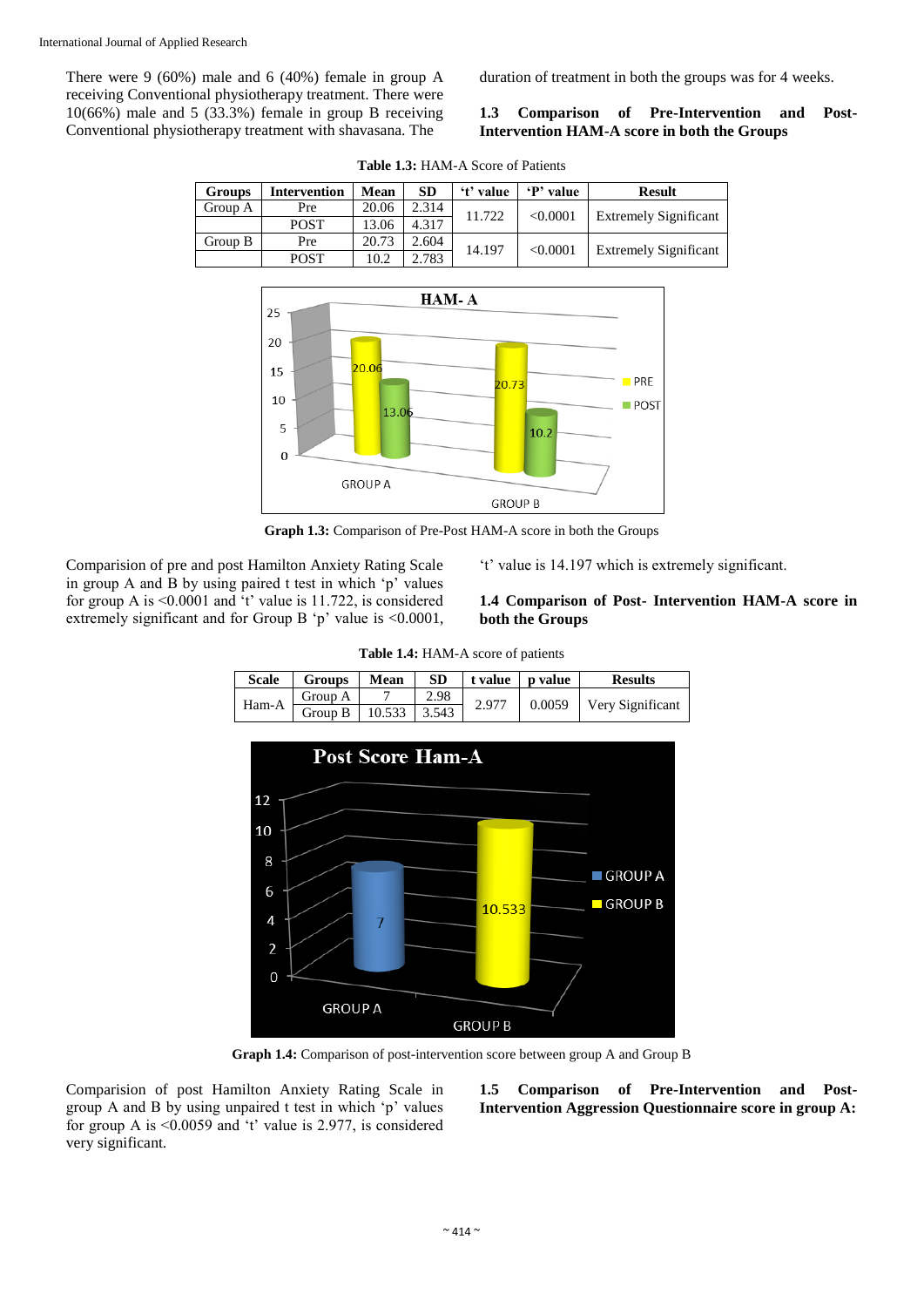| <b>Group A</b> | <b>Intervention</b> | Mean   | <b>SD</b> | 't' value | 'n' value | <b>Results</b>               |
|----------------|---------------------|--------|-----------|-----------|-----------|------------------------------|
| Physical       | Pre                 | 14.066 | 3.634     | 4.246     | 0.0008    |                              |
|                | Post                | 11.2   | 2.111     |           |           | <b>Extremely Significant</b> |
| Verbal         | Pre                 | 12.266 | 2.644     | 7.407     |           |                              |
|                | Post                | 9.333  | 2.054     |           | < 0.0001  | <b>Extremely Significant</b> |
| Emotional      | Pre                 | 16     | 1.966     |           | < 0.0001  | <b>Extremely Significant</b> |
|                | Post                | 12.8   | 2.561     | 8.147     |           |                              |
| Hostility      | Pre                 | 12.133 | 2.669     |           |           | <b>Extremely Significant</b> |
|                | Post                | 9.666  | 2.320     | 4.549     | 0.0005    |                              |

**Table 1.5:** Aggression Questionnaire Score of Patients (Group A)



**Graph 1.5:** Comparison of pre and post Aggression Questionnaire score in Group A

Comparision of pre and post Aggression questionnaire Scale in group A by using paired t test in which for domain physical 'p' values is 0.0008 and 't' value is 4.246, for domain verbal 'p' value is <0.0001 and 't' value is 7.407, for domain emotional 'p' <0.0001and 't' value is 8.147, for domain hostility 'p' value is 0.0005, 't' value is 4.549 which is considered extremely significant.

**1.6 Comparison of Pre-Intervention and Post-Intervention Aggression Questionnaire score in group B:**

| <b>Group B</b> | <b>Intervention</b> | Mean   | <b>SD</b> | 't' value | 'n' value | <b>Results</b>               |
|----------------|---------------------|--------|-----------|-----------|-----------|------------------------------|
|                | Pre                 | 15.8   | 4.280     | 7.326     | < 0.0001  |                              |
| Physical       | <b>POST</b>         | 9.6    | 1.404     |           |           | <b>Extremely Significant</b> |
| Verbal         | Pre                 | 13.933 | 3.105     | 7.221     | < 0.0001  | <b>Extremely Significant</b> |
|                | <b>POST</b>         | 8.266  | 1.438     |           |           |                              |
| Emotional      | Pre                 | 17.8   | 4.763     | 6.356     | < 0.0001  | <b>Extremely Significant</b> |
|                | <b>POST</b>         | 12.4   | 2.893     |           |           |                              |
| Hostility      | Pre                 | 13.866 | 2.997     |           | < 0.0001  | <b>Extremely Significant</b> |
|                | <b>POST</b>         | 7.866  | 1.457     | 6.336     |           |                              |

**Table 1.6:** Aggression Questionnaire Score of Patients



**Graph 1.6:** Comparison of pre and post Aggression Questionnaire score in Group B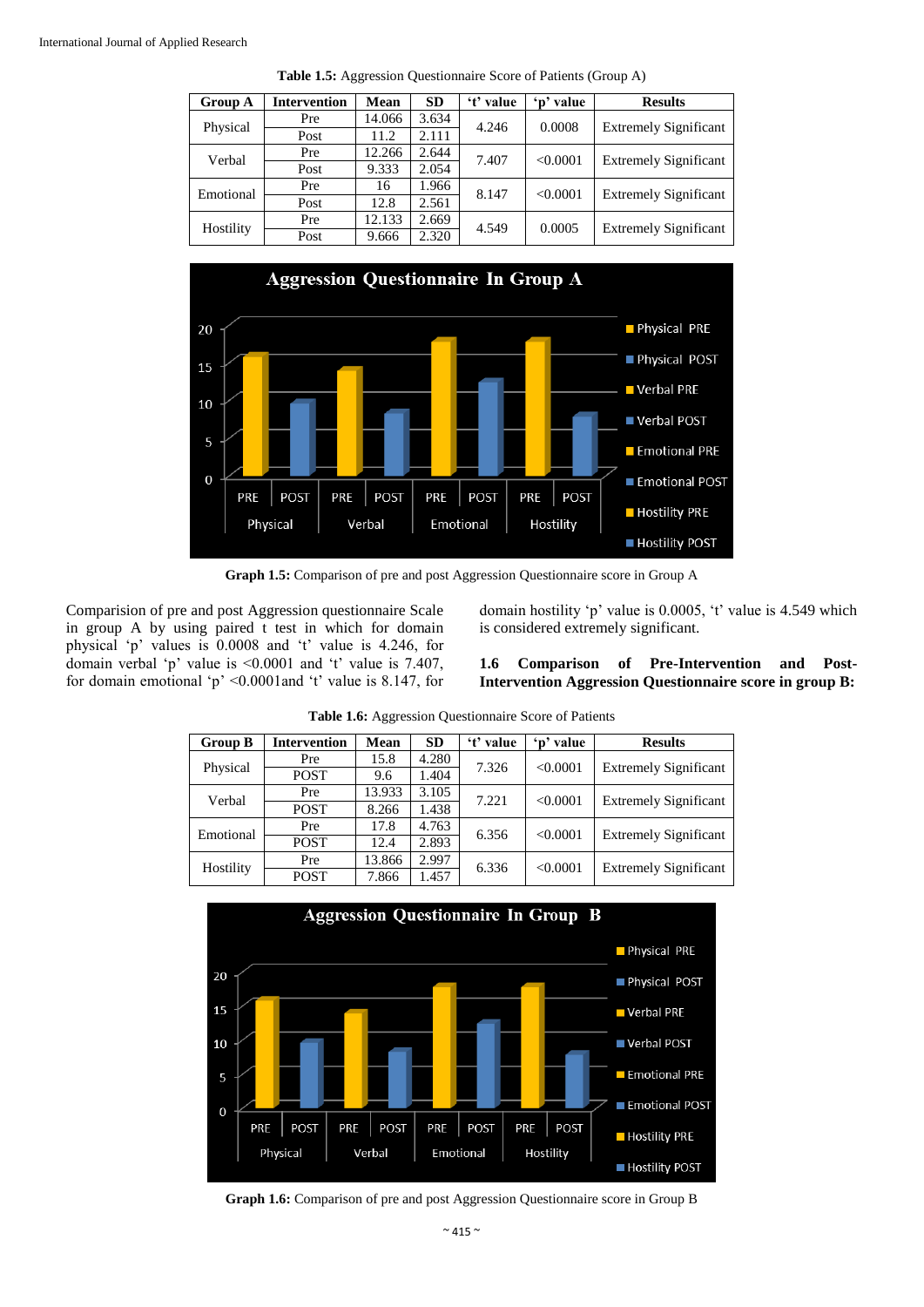Comparision of pre and post Aggression questionnaire Scale in group B by using paired t test in which for domain physical 'p' values is <0.0001 and 't' value is 7.326, for domain verbal 'p' value is <0.0001 and 't' value is 7.221, for domain emotional 'p'  $\leq 0.0001$  and 't' value is 6.356, for

domain hostility 'p' value is 0.0005, 't' value is 6.336 which is considered extremely significant.

#### **1.7 Comparison of Post- Intervention Aggression Questionnaire score in group A and group B**

| <b>Scale</b> | Groups | Mean  | <b>SD</b> | 't' value | 'p' value       | <b>Results</b>        |
|--------------|--------|-------|-----------|-----------|-----------------|-----------------------|
|              | А      | 2.866 | 2.165     | 3.079     | 0.0046          |                       |
| Physical     | В      | 6.2   | 3.278     |           |                 | Very Significant      |
| Verbal       | А      | 2.933 | 1.534     | 3.109     | 0.043           | Very Significant      |
|              | В      | 5.666 | 3.039     |           |                 |                       |
| Emotional    | A      | 3.2   | 5.4       |           | 2.350<br>0.0260 | Significant           |
|              | В      | 1.521 | 3.291     |           |                 |                       |
|              | A      | 2.466 | 2.100     | 1.779     | 0.0860          | Not Quite Significant |
| Hostility    | В      | 3.933 | 2.404     |           |                 |                       |

**Table 1.7:** Aggression Questionnaire Score of Patients



**Graph 1.7:** Comparison of post Aggression Questionnaire score in Group A and Group B

Comparision of post Aggression questionnaire Scale in group A and group B by using unpaired t test in which for domain physical 'p' values is 0.0046 and 't' value is 3.079 considered very significant, for domain verbal 'p' value is 0.043 and 't' value is 3.109 considered very significant, for domain emotional 'p' 0.0260 and 't' value is 2.350

considered significant, for domain hostility 'p' value is 0.0860, 't' value is 1.779 which is considered not quite significant.

#### **1.8 Comparison of Pre-Intervention and Post-Intervention MAAS score in Group A and Group B**

| <b>Groups</b> | <b>Intervention</b>                     | <b>Mean</b>     | <b>SD</b> | t value | <b>p</b> value               | <b>Results</b>               |
|---------------|-----------------------------------------|-----------------|-----------|---------|------------------------------|------------------------------|
|               | Pre                                     | 4.453           | 0.566     | 3.406   | 0.0043                       | <b>Extremely Significant</b> |
| Group A       | <b>POST</b>                             | 0.5703<br>4.766 |           |         |                              |                              |
|               | 0.5519<br>4.68<br>Pre<br>4.923<br>0.002 |                 |           |         |                              |                              |
| Group B       | POST                                    | 0.6185<br>5.44  |           |         | <b>Extremely Significant</b> |                              |



**Graph 1.8:** Comparison of pre and post MAAS score in Group A and Group B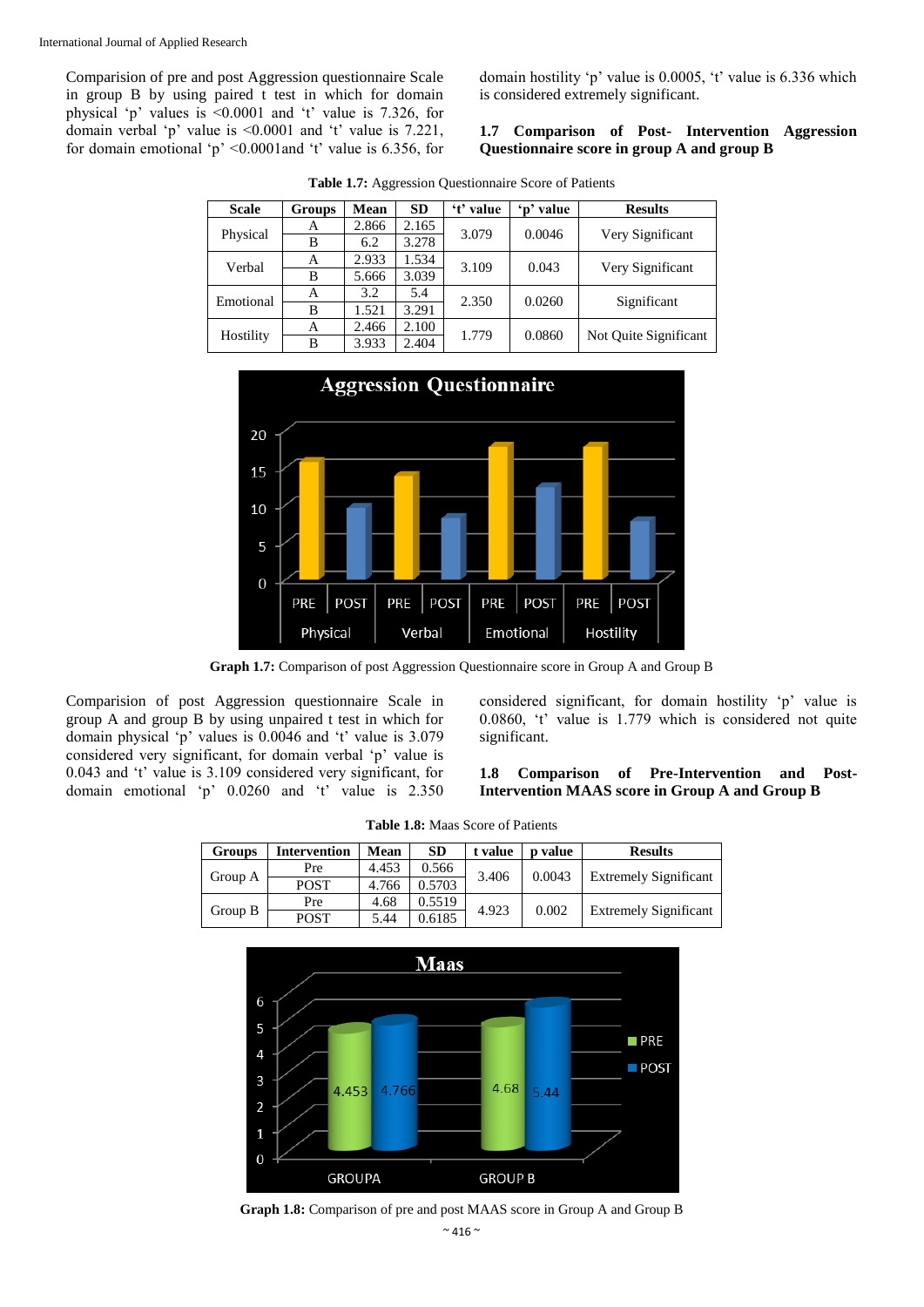Comparision of pre and post Mindful Attention Rating Scale in group A and B by using paired t test in which 'p' values for group A is 0.0043 and 't' value is 3.406 and for group B 'p' value is 0.002 and 't' value is 14.197, considered very significant.

### **1.9 Comparison of MAAS score after Intervention between Group A and Group B.**

| <b>Scale</b> | Groups                              | Mean | <b>SD</b> | $\mathbf{f}$ t' value $\mathbf{f}$ 'n' value |          | <b>Results</b>               |
|--------------|-------------------------------------|------|-----------|----------------------------------------------|----------|------------------------------|
| Maas         | Group A $\vert$ 0.38 $\vert$ 0.1424 |      |           | 5.300                                        | < 0.0001 | <b>Extremely Significant</b> |
|              | Group B   $0.9066$   $0.3575$       |      |           |                                              |          |                              |



**Graph 1.9:** Comparison of post-intervention MAAS score between group A and group B

Comparision of post Mindful Attention Rating Scale in group A and B by using unpaired t test in which 'p' values for group A and B is  $\leq 0.0001$  and 't' value is 5.300, considered extremely significant.

### **Discussion**

Stroke is one of the most prevalent diseases worldwide causing devastating impairments and negative consequences for survivors. Poststroke therapy may improve recovery and reduce long-term disability, but more psychological therapies for evaluating the specific effects of rehabilitation are needed. Given that many rehabilitation programs currently offer yoga as an option to patients, and yoga is included as a therapeutic option in a number of rehabilitation. Yoga practice acts on both the psychological and physical levels, and improvements have been noticed in patients.<sup>16</sup> In the present study we aimed to find out the importance of shavasana along with conventional physiotherapy and conventional physiotherapy alone on anxiety, aggression, and attention in patients with stroke for a period of 4 weeks by using HAM-A, Aggression Questionnaire and MAAS scores were obtained from the patients with stroke in both groups.

Improvement in HAM-A: The relaxation training intervention appeared to be effective in ameliorating anxiety [15]. Yoga-based practices may serve to regulate the autonomic nervous system. Autonomic nervous system dysfunction is associated with anxiety. Yoga practices may modify underactivity of the parasympathetic nervous system (PNS) and GABA systems in part through stimulation of the vagus nerves, which are the primary peripheral pathway of the PNS. Yoga may reduce hypothalamic-pituitary-adrenal axis activation, although evidence to date is inconsistent.

Change in these biologic pathways may affect the underlying pathophysiology of anxiety [16].

Improvement in Aggression questionnaire: Shavasana helps in reducing aggression and inducing relaxation which is done by serotonin, and dopamine because aggression and its comorbid disorders may come from an underlying neurobiology, specifically serotonin, and dopamine interaction in the pre frontal cortex. Other biological factors such as nor epinephrine, and testosterone may also contribute aggression. The neurotransmitter serotonin has an inhibitory action in the brain and that it is deeply involved in the regulation of emotion and behavior, including the inhibition of aggression. In humans, a low concentration of 5-HIAA has been associated with lifetime aggression. Interactions of this kind between the serotonin and dopamine systems provide a framework for understanding mechanisms underlying impulsive aggression  $[17]$ .

Improvement in MAAS: Yogic techniques especially shavasana improve attentiveness. Increased attentiveness decreases response time or reaction time. Reaction time is an index of the processing ability of central nervous system and a simple means of determining sensory-motor performance. A decrease in reaction time indicates an improved sensory-motor performance and enhanced processing ability of central nervous system. This may be due to greater arousal, faster rate of information processing, improved concentration and an ability to ignore extraneous stimuli [18].

### **Conclusion**

The result of the study shows that both these exercises helps in reducing anxiety, aggression and improving attention than the traditional method of physical therapy exercises. Hence,